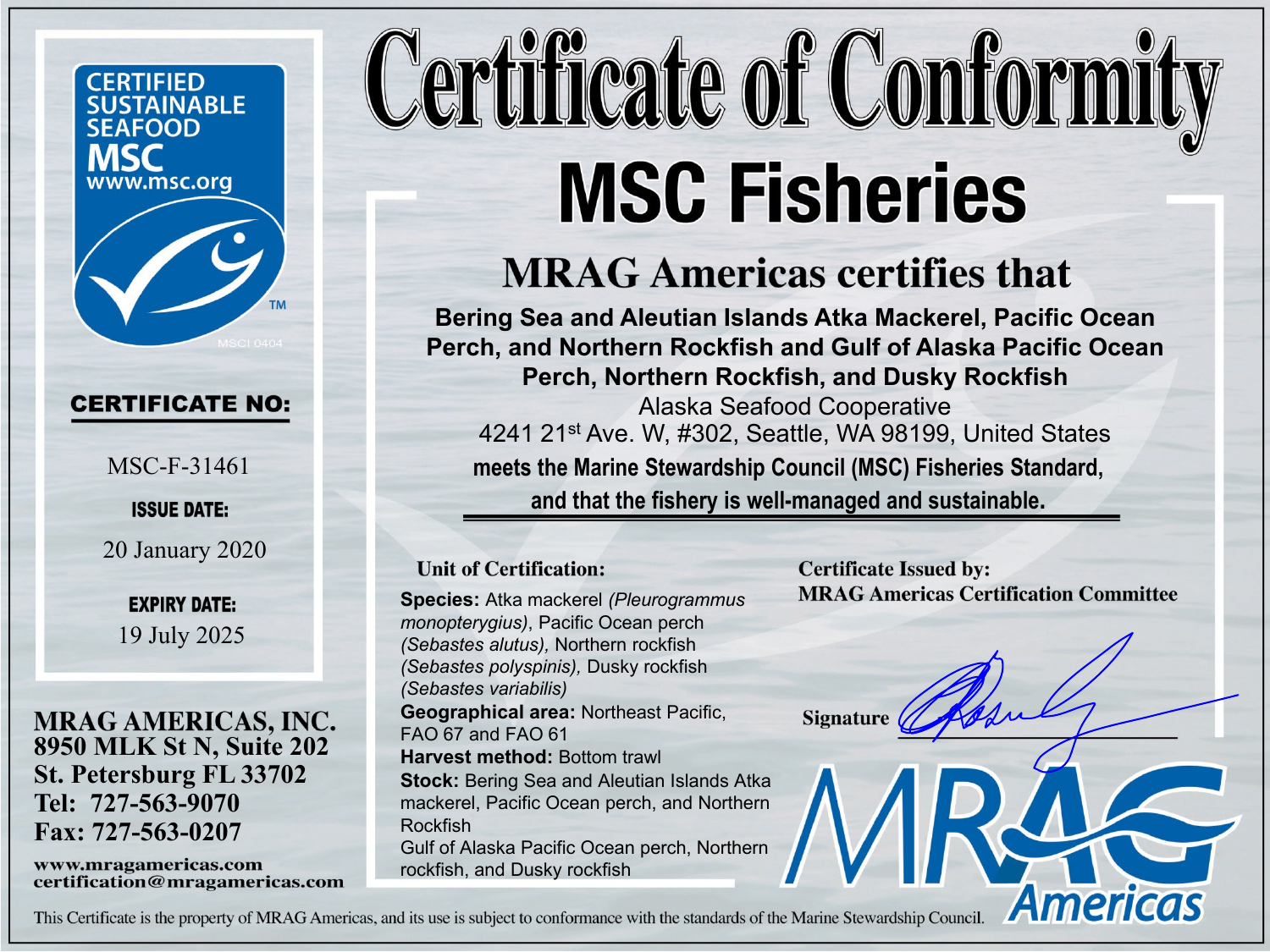

certification@mragamericas.com

This schedule is the property of MRAG Americas, and its use is subject to conformance with the standards of the Marine Stewardship Council.

Page 2 of 3

**Fisheries Certificate Schedule Bering Sea and Aleutian Islands Atka Mackerel, Pacific Ocean Perch, and Northern Rockfish and Gulf of Alaska Pacific Ocean Perch, Northern Rockfish, and Dusky Rockfish Client/Certificate Holders:** Alaska Seafood Cooperative

**Management System:** The groundfish fisheries, including Atka mackerel, Pacific Ocean perch, northern rockfish and dusky rockfish, in the BSAI and GOA are managed by two different, but complimentary, FMPs: BSAI FMP and GOA FMP. Program policies and measures are developed by the Council through the preparation and maintenance of FMPs for groundfish, crabs, and scallop fisheries in the BS and GOA, as well as for all future fisheries in the Arctic Ocean. The FMPs are frequently amended by the Council to respond to new scientific information, changes in the environment, changes in policy, and operational changes in the fisheries. The plan amendments, together with regulatory amendments, are developed through the Council's open and transparent regulatory process and implemented by the NMFS Alaska Regional Office.

**Chain of Custody:** Product is either processed at sea and transferred to cargo vessels in U.S. waters; or landed at onshore processing facilities. The activity of processing at sea would be included within the scope of the fishery certificate. The fishery certificate would end at offload from the fishing vessel to a cargo vessel, accompanied by a government required landing report (fish ticket, eLanding, or equivalent). Further processing would fall under the CoC of the receiving company.